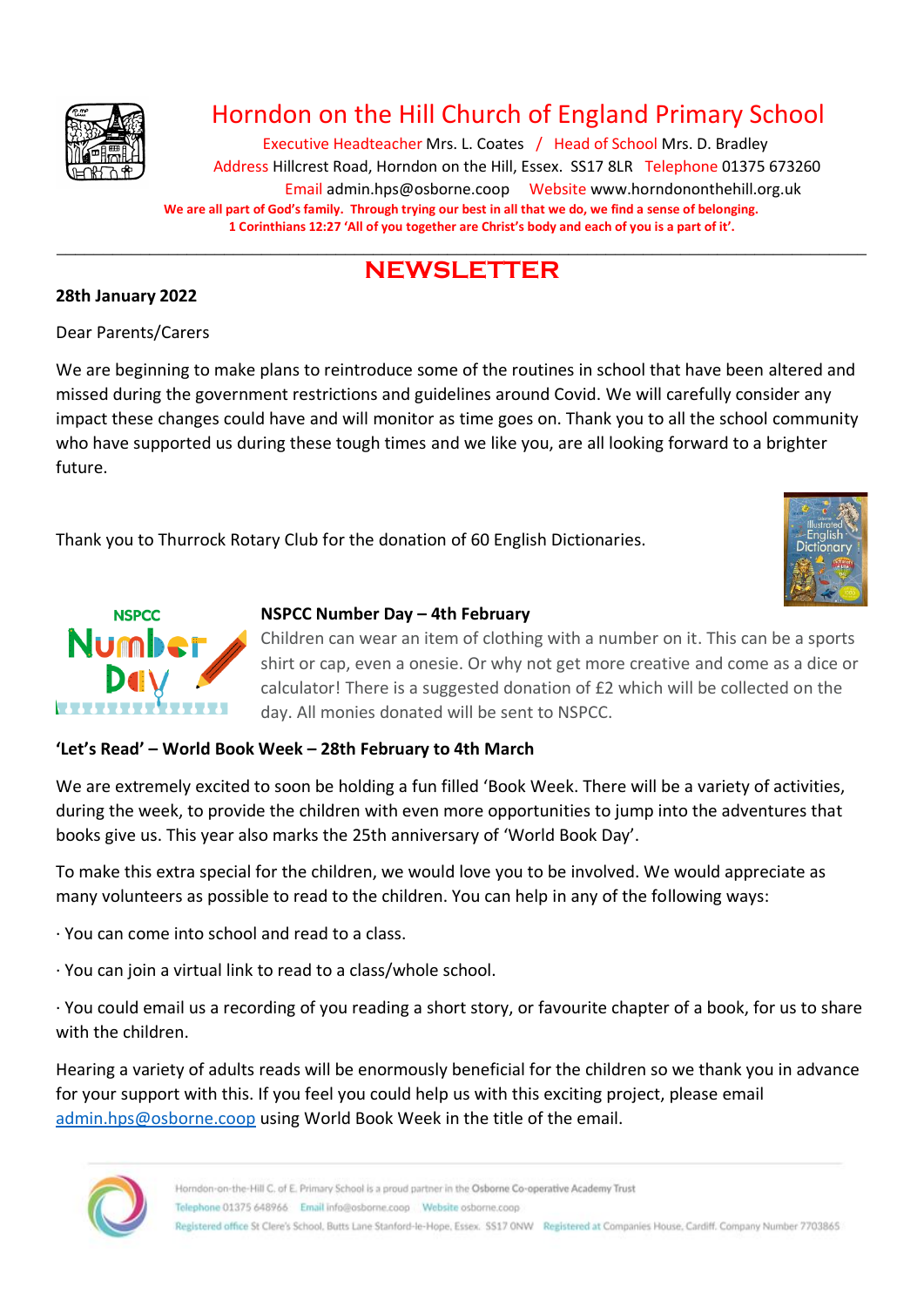### **WORLD BOOK DAY**

### Thursday 3rd March - BRING YOUR FAVOURITE BOOK CHARACTER TO LIFE!

Children are invited to dress up as a story book character- it would help if they could also bring the book relating to their character on the day too. Please do not feel the need to have to purchase costumes; we love to see your home-made ideas.

During this week, we will also be holding a 'Monstrous Book Sale'. We would like to send an urgent plea for donations of any second-hand books (in good condition please) for both children and adults. Please send all donations in with your children, as soon as possible, in preparation for the book sale. More details will follow.

As always, thank you for your support.

### **Urgent donations required**

Sleepers 8\*4 for outside classroom walkway as this needs replacing urgently.

Large pine tree with roots (Christmas tree). We would like to plant this in a designated area in the school grounds and then hopefully we will be able to decorate it every Christmas. This would be a lovely legacy for the school and we are happy to add a plaque so that visitors can see who donated the tree.

### **Volunteers required**

Our prayer garden is so precious to the staff and children that as Covid restrictions lift we would like to reintroduce timetabled class visits to make use of the garden. Unfortunately, over the winter it has become very overgrown. Would there be any gardeners who may have a spare hour or five to spend some time in the prayer garden making it fit for purpose again?? Any help would be greatly appreciated.

#### **Road Safety**

We are all aware of the need to follow road safety rules around the school vicinity in order to keep the children safe as they enter and leave the school. Can I take this opportunity to thank all those parents who do adhere to these rules and perhaps remind those who do not that the consequences could be devastating should a child be injured.

Warmest regards

radley

**Mrs D Bradley Head of School**



**Do not forget to follow us on @HOTHschool and like our tweets!**

Head Teacher Awards

Tallulah, Daisie-Rae, Josh

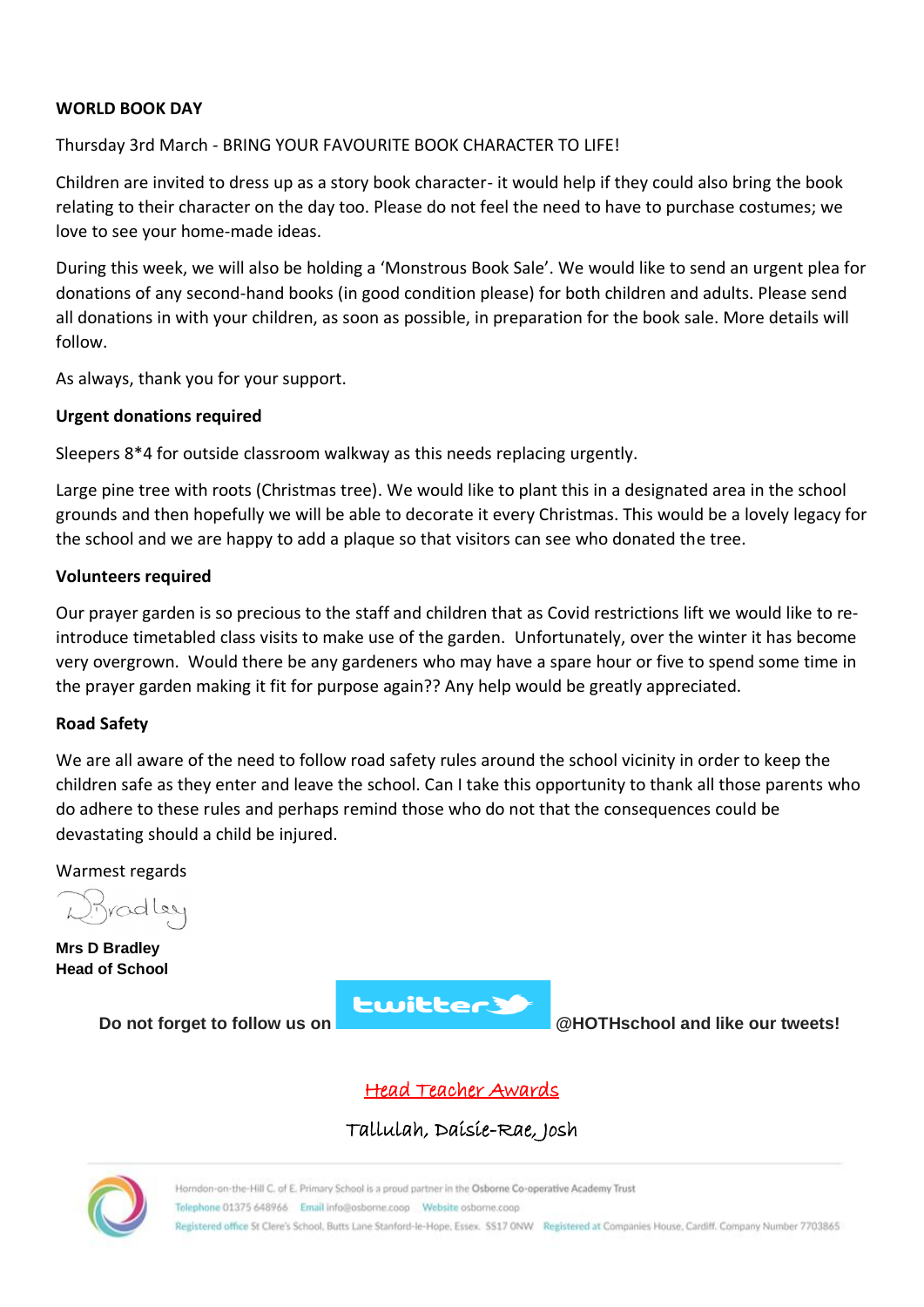Values Certificates – Equity & Responsibility

| <b>Equity</b>     | Responsibility            |
|-------------------|---------------------------|
| Paíge             | Blake                     |
| Lewie             | Prímrose                  |
| $\mathbf{E}$ liot | $\overline{I}\mathcal{B}$ |
| Ada               | Maxwell                   |
| Myla              | Tommy                     |
| Valentino         | $\mathcal{A}$ mber T      |
| Ben               | Ronnie E                  |
|                   |                           |
| Isla<br>Miyah     |                           |
|                   |                           |
|                   |                           |

# Attendance

This fortnight's winners are year R and year 4.



- Reception 95.9%
	- Year 1 85.8%
	- Year 2 91.6%
	- Year 3 90.7%
	- Year 4 98.9%
	- Year 5 95.8%
	- Year 6 93.6%

# **Prayer For the week**

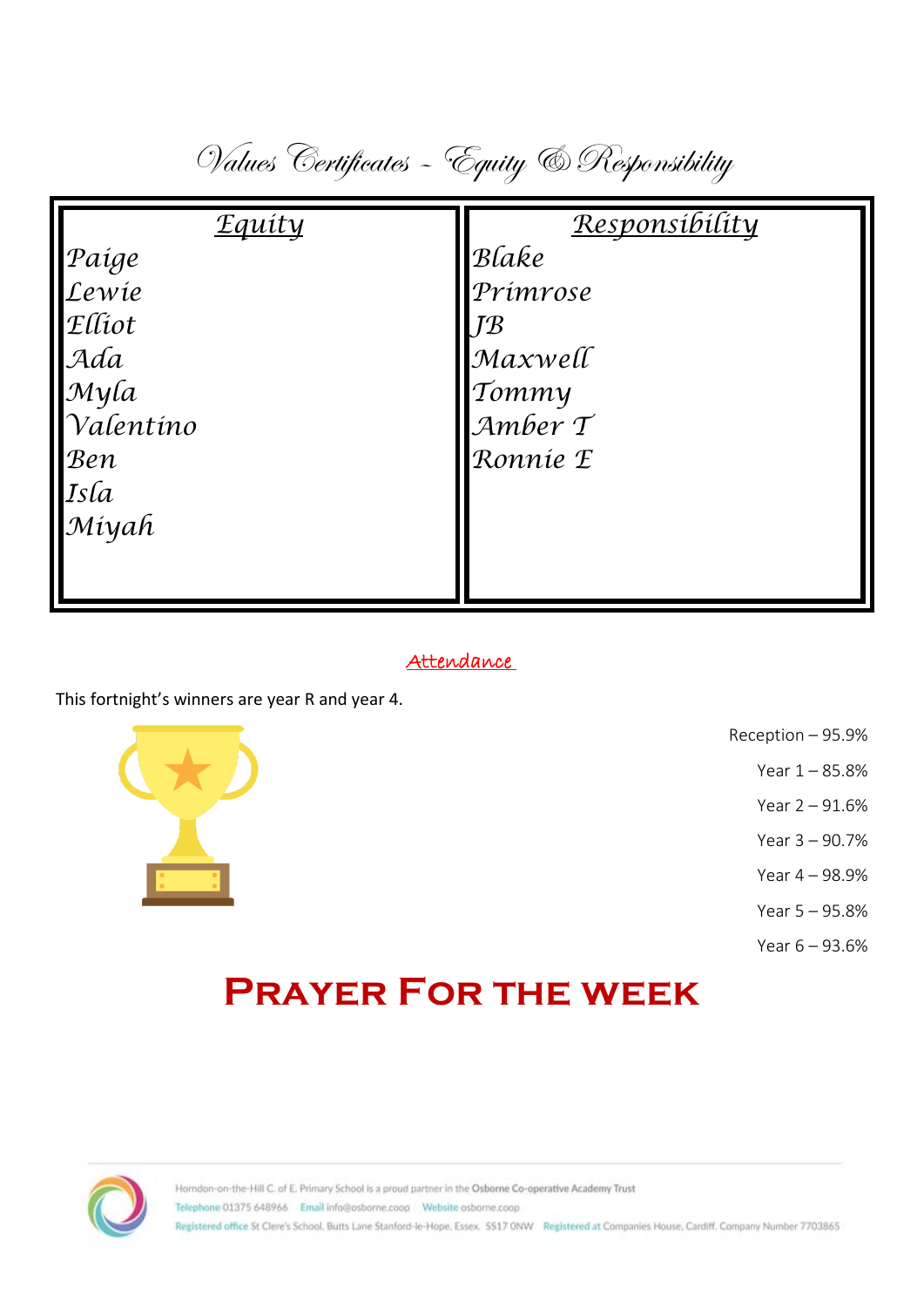



# **Dates for your diary**

**2022** 

**April** Monday 25<sup>th</sup> - 3:30pm Messy Church Group

**January** 

# **February**

**Friday 4th – NSPCC Number Day – Dress as a number**

Monday 7<sup>th</sup> - Class R Heights and Weights

(School Nurse)

Monday 28th - PGL final instalment due

**May** Monday 9<sup>th</sup> - Friday 13<sup>th</sup> – SATS week Monday 23rd - Friday 27<sup>th</sup> - Year 6 PGL

# **June**

**July** Monday 18<sup>th</sup> - Leavers Service at Church Tuesday 19<sup>th</sup> - Last day of Term (Please note change of date)

**March** Wednesday 2<sup>nd</sup> - Ash Wednesday Service at Church



Horndon-on-the-Hill C. of E. Primary School is a proud partner in the Osborne Co-operative Academy Trust

Telephone 01375 648966 Email info@osborne.coop Website osborne.coop

Registered office St Clere's School, Butts Lane Stanford-le-Hope, Essex. SS17 ONW Registered at Companies House, Cardiff. Company Number 7703865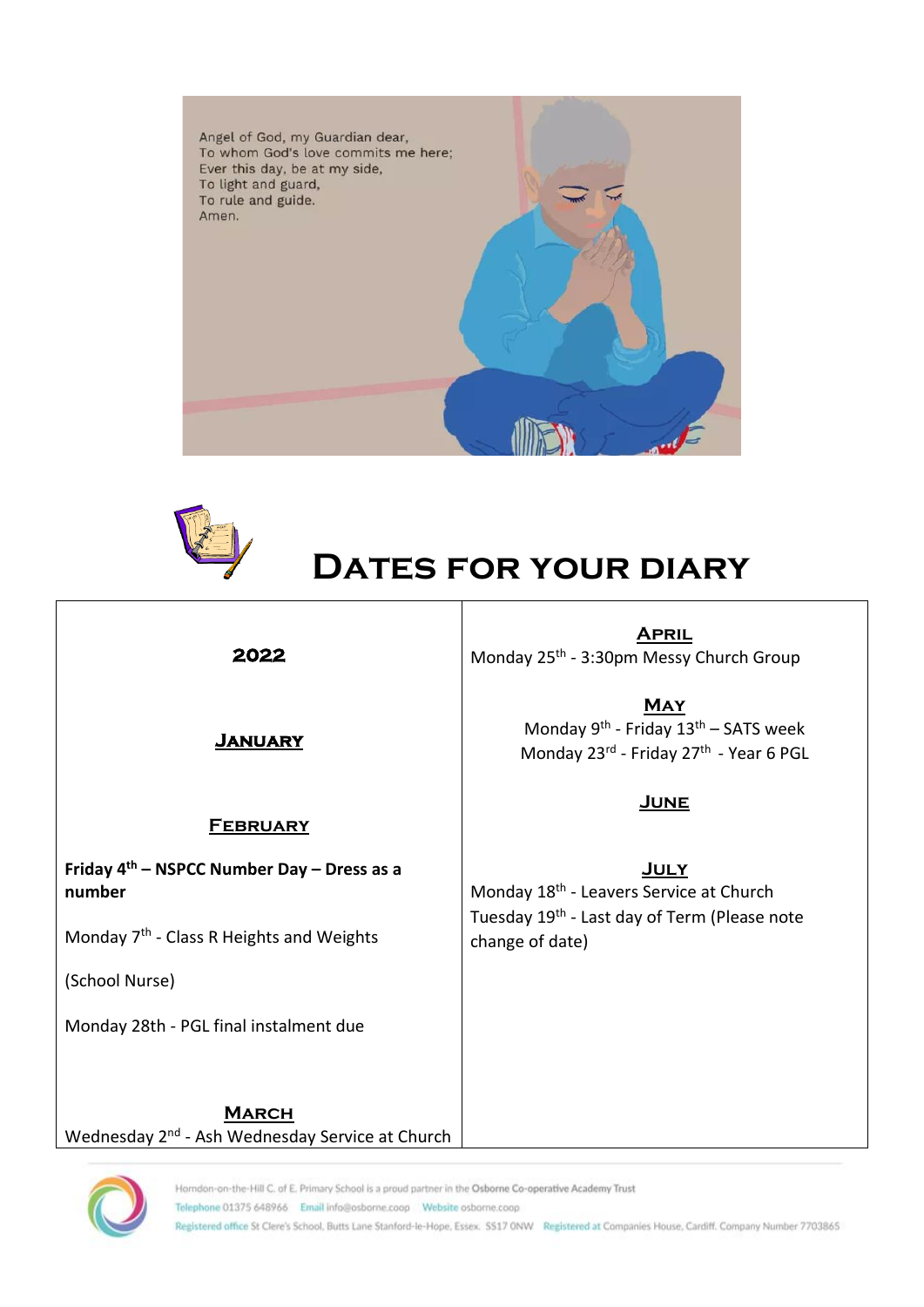# **NHS covid guidance on testing and self-isolation**

Examples of when to end self-isolation if you have had COVID-19 symptoms or have received a positive COVID-19 test result



# Wish List

We have been asked to compile a wish list for the school. Our Budget is severely limited, especially with the loss of income due to Covid, but there are items as a school we would love to purchase for the classrooms and children, if finances would allow. It was suggested that we add a wish list to our newsletter, as parents may have access to some of these items through their own workplace or know companies who may wish to donate to the school.

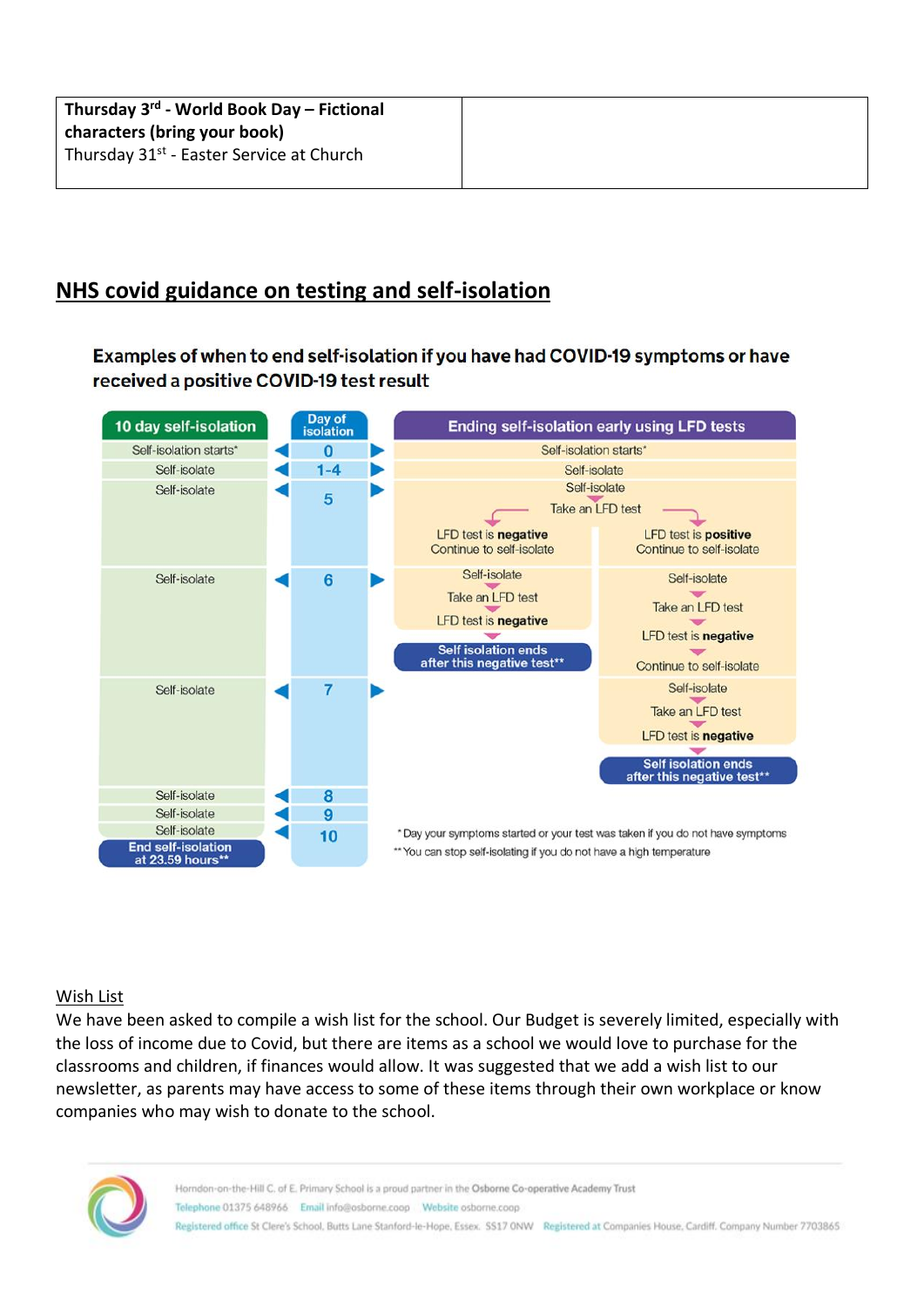### Wish List Pictures just for reference



Outdoor benches



– book storage for classrooms



Magazine holders Garden hose and outdoor tap – Nursery



# Video camera/camera that records



Bookcases – with backs



Dictionaries and Thesaurus - set for each class

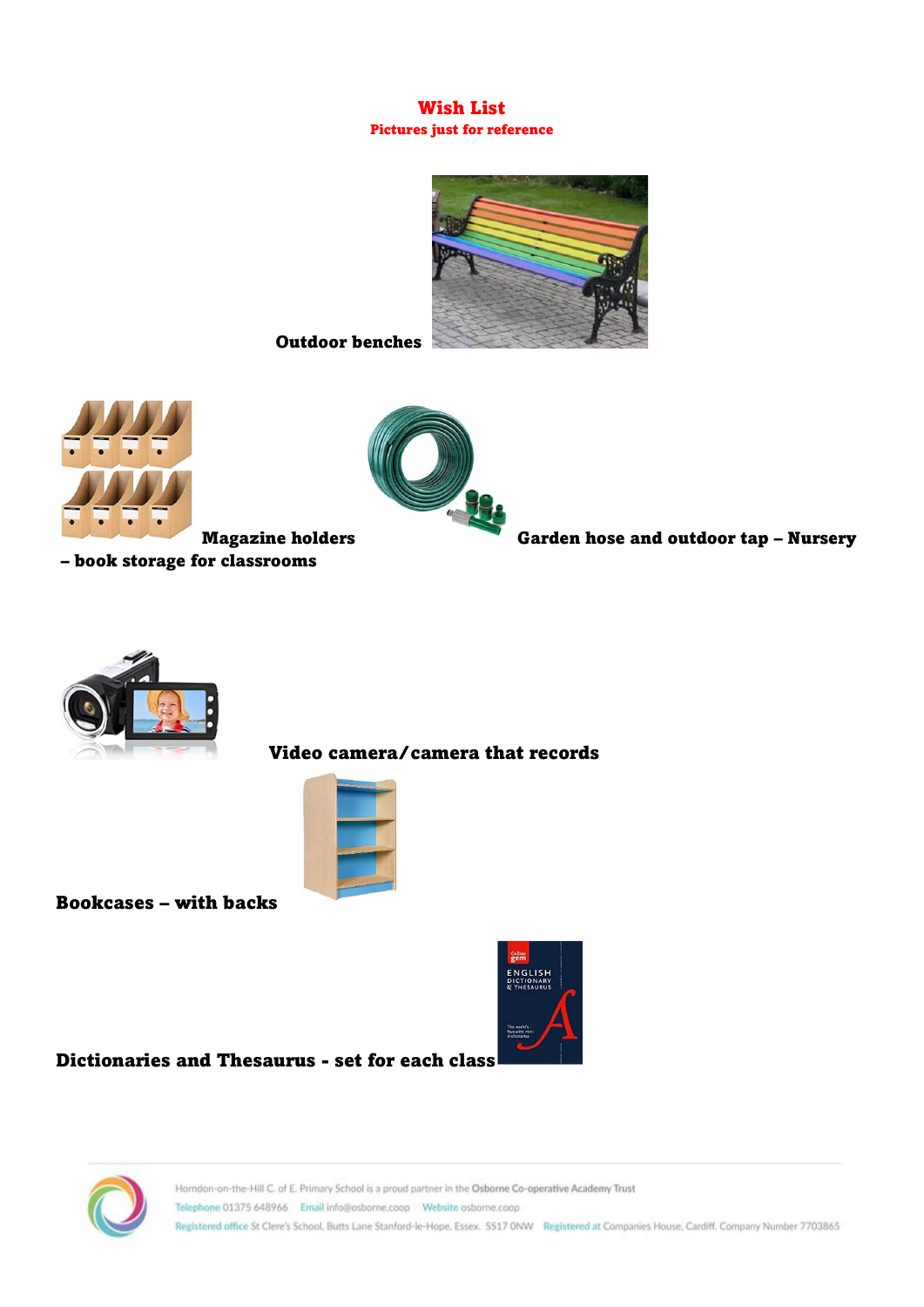

Felt tips/art supplies/modelling clay



New Cushions for book corners

Sand – Reception and Nursery **Painting Aprons** 

Play builders bench

# Class Computer for Reception class



Outdoor storage shed Reception



Scooters and Bikes Outdoor large board games - Jenga, twister





New Musical instruments/Music wall

# I-Pads/Chromebooks